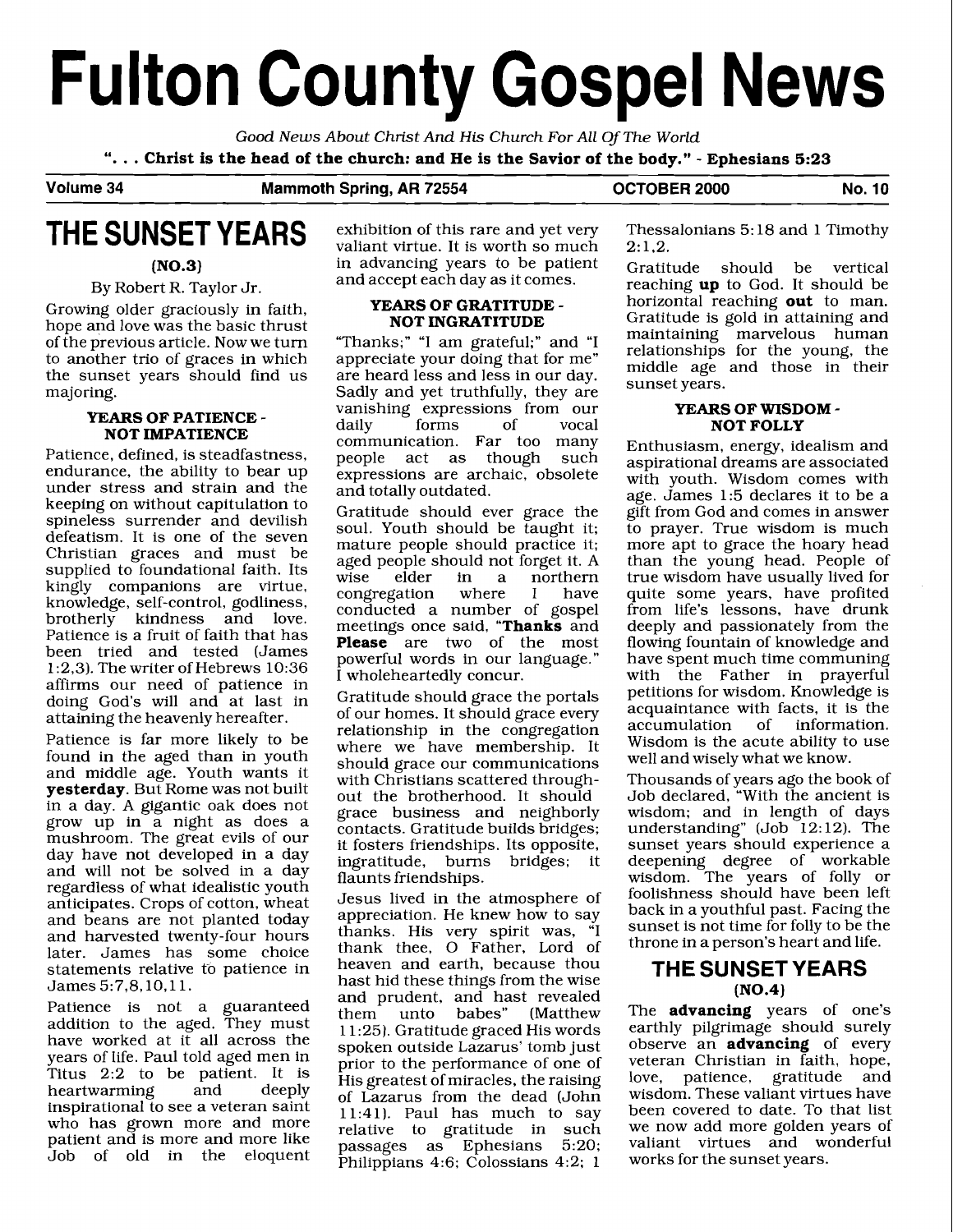#### **FULTON COUNTY GOSPEL NEWS**  USPS Publication #211780

... is a Periodical publication issued monthly by the Church of Christ at Third and Bethel (P.O. Box 251), Mammoth Spring, **AR** 72554-025 1. **POSTMASTER: Please mail all** <sup>1</sup>**changes of address to the above address.** 

**FCGN** is mailed free of charge to any who care to receive it. We will be happy to add any names to the regular mailing list. If you send in a name we<br>must have a complete address have a complete address, including number and street name, or R.R. or HCR number, plus box number, or a P.O. Box number and the **NINE DIGIT ZIP CODE.** This paper is supported by voluntary contributions for which we are grateful. Financial information will be furnished upon request. **Mail all address corrections or manuscripts to:** 

#### **FULTON COUNTY GOSPEL NEWS P.O.** Box 251

Mammoth Spring, AR 72554

| TED J. CLARKE  EDITOR |
|-----------------------|
|                       |
|                       |
|                       |

# **YEARS OF SERVICE** - **NOT OF RETIREMENT**

I am not speaking of retirement from a job or one's profession by which he has earned his living and more than earned his pension or retirement check monthly. I am speaking about continued service as a Christian, to one's mate if still living, to one's children, grandchildren and to one's neighbors and friends. Freed from the gruelling years of punching a time clock or being on the job or at the office some fifty weeks per year, one has more time to devote to the Lord and His Cause.

Service to Christ, health permitting of course, should continue in the home, in the congregation, in the community and in the world at large. The home can be a haven of good things as children and grandchildren come back for visits. Hospitality can be extended to Christian friends and those in need. The fatherless and widows can find repose here. The lonely and distressed can be shown that there are still those who care. Those overburdened with sorrow and sighing can find an open ear and a sympathetic heart into which to pour overwhelming problems. Great lessons of truth can be taught by veteran Christian husbands and fathers and Christian wives and mothers. The home can render some of its greatest service in the sunset years.

Those who are older and more skilled in the meat of the gospel can and should teach the younger and less skilled to know God's Word, respect His will and cling tenaciously to sound doctrine. **Faithful Christians who are growing old gracefully can do much to insure a safe transfer of**  departing **generation to the oncoming generation.** Paul had this very courageous concept in mind in 2 Timothy 2:2. In Titus 2:2,3, Paul addessed words of wisdom to older men and older women. Older men and women who have succeeded as husbands and fathers, as wives and mothers, as elders, deacons,<br>preachers, teachers, personal teachers, personal workers, church builders and in their honorable professions of secular work have much wisdom and insight to pass on to younger people. They should be willing to pass it on. Young people should be eager to give it a hearty reception.

In **The Spiritual Sword,** April, 1984, which deals with "Great Families," Brother Rex A. Turner, Sr. has a beautiful and well-written article on "What The Bible Teaches About Being A Good Grandparent." In his conclusion he states, "There is a very important role to be played by grandparents. They need their grandchildren and their grandchildren need them. God pity the grandparents who feel that there is no longer a place or a need for them in the home and in the church. Many can do their best work in their silver and declining years" (p. 23). (\*See Editor's Note below.)

In a meeting I conducted for a congregation in Missouri there is a man still serving as an elder who is ninety-six years of age. His mind is still sharp and he attended both day and night services of the meeting. He has served as an elder for sixty years. In that same congregation is a silver haired saint who has missed only one or two Lord's Day services since 1917. He and his good companion never missed a service of the meeting. As their years were advancing, they bought a home

right across the street from the church building so they could be close to all congregational services and activities. They are both still serving and the beauty of it is that they are respected by young and old alike. They love every minute of it. Nobody could convince them that they are too old to serve God and man. That is how they want death to find them - still serving.

#### **YEARS OF JOY** - **NOT SORROW**

Sorrows do come but they cannot dispel1 true Christian joy that has been instilled over a lifetime of fruitful faithfulness to the Lord.<br>Paul wrote Philemon and Philemon Philippians during his first Roman imprisonment. They had to be written fairly close together for the duration of this imprisonment was only two years. He referred to himself as "Paul the aged" in Philemon 9. In that very epistle he spoke of his "great joy" in verse 7 and the joy he anticipated from Philemon in verse 20. In the<br>Philippian epistle he wrote, Philippian "Rejoice in the Lord always: and again I say, Rejoice." He rejoiced in his aged years and while a prisoner, not knowing exactly what Nero would do with him. Jesus, on the eve of Calvary, spoke of joy, peace and hearts freed of trouble in John 15:ll; 14:l-3 and 14:27.

These two examples show that advancing years and outward circumstances do not preclude holy hearts from real rejoicing. Joy and age can be linked. Many veteran saints have done it in their sunset years. **(To be continued.)** 

**[Editor's Note:** This is a marvelous observation and one of which I have tried to be acutely aware, having seven precious grandchildren myself. Read Deuteronomy 4: 1 - 10 and 6: 1-9 and note particularly 4:9 and 6:2, where God commands grandparents to accept an active role in the spiritual training of their<br>grandchildren. The wisdom of The wisdom of years of spiritual study and living specially equips grandparents for such roles. Please do not neglect this great responsibility. I



## **THE JOURNEY OF LIFE**

By Erwin Cowen "And Moses said unto Hobab, the son of Raguel and Midianite,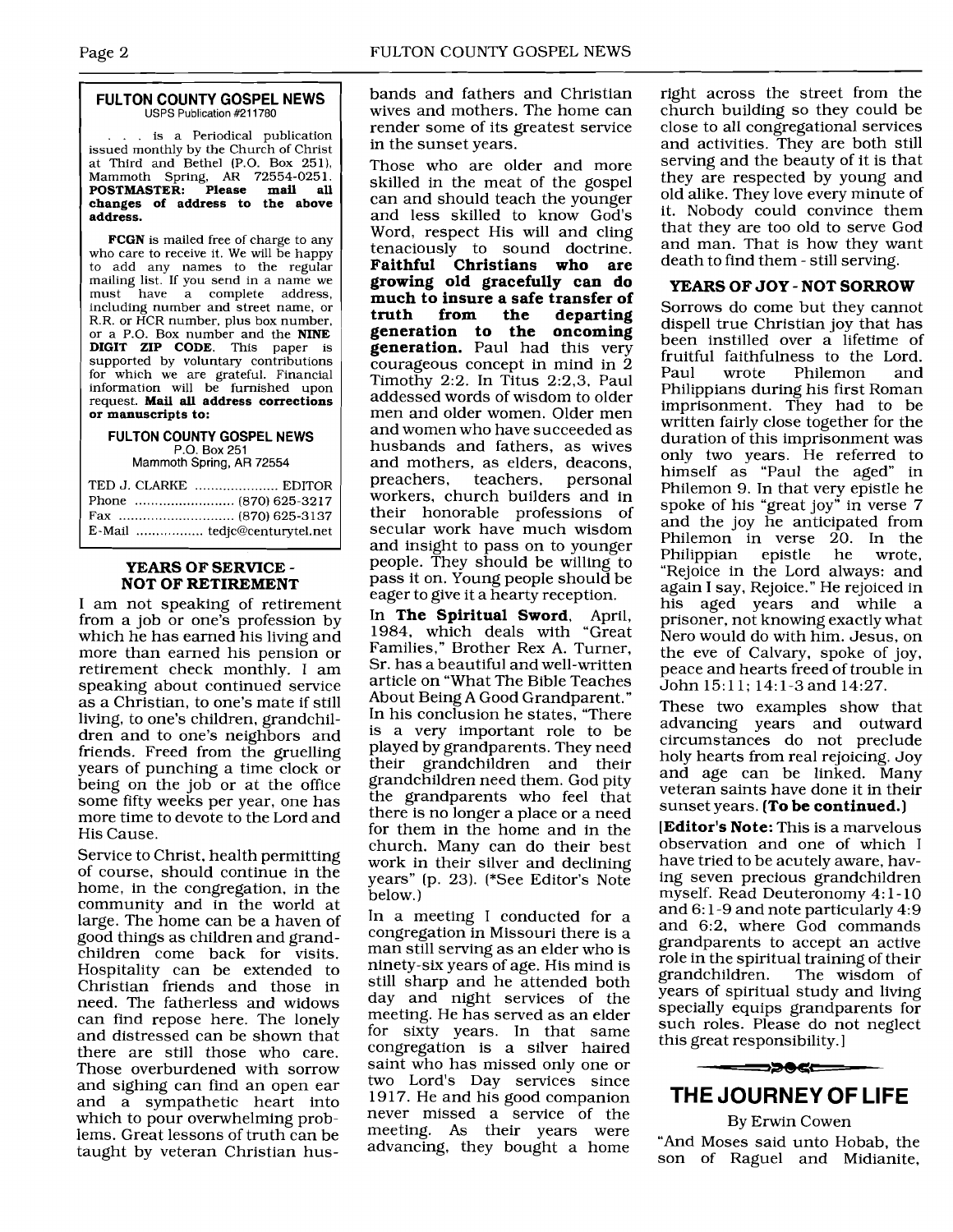Moses' father-in-law. We are journeying unto the place of which the Lord said, I will give it you: **come thou with us, and we will do thee good:** for the Lord hath spoken good concerning Israel." (Numbers 10:29). Man's sojourn upon earth is often referred to as the journey of life, and so it is a good journey if that man has obeyed the Gospel and shares in the promises of God. wages of sin is death but the gift of God is eternal life through Jesus Christ our Lord" (Romans 6:23).

Knowing that there is no life in sin, but that life is in Jesus only, one cannot correctly make the journey before accepting Christ as Lord. Therefore the good journey begins at baptism."If ye then be risen with Christ, seek those things which are above, where Christ sitteth on the right hand of God. Set your affections on things above not on things of earth" (Colossians  $3:1,2$ ). "Therefore leaving the principles of the doctrine of Christ let us go on toward perfection not laying again the foundation of repentance from dead works and of faith toward" (Hebrews 6: 1).

The journey of life is one of progress toward perfection. Our guide is the Bible, wherein is contained the directions for our journey."O, that my ways were directed to keep thy statues. Then shall I not be ashamed when I have respect to all<br>thy commandments" [Psalms thy commandments"  $119:5,6$ . "Thy word is a lamp unto my feet and a light unto my path" (Psalms 119: 105). "Be thou faithful unto death and I will give you a crown of life" (Revelation 2: 10).

Our earthly journey ends at death, yet it takes us unto a land of rest. "Let us therefore fear lest a promise being left us of entering into his rest any of you should seem to come short of it" (Hebrews 4:11).

This "rest" is found in the city of God. "For he looked for a city which hath foundations whose builder and maker is God" (Hebrews 1 1 : 10). "And he carried me away in the Spirit to a great high mountain and shewed me that great city and the holy Jesusalem descending out of Heaven from God" (Revelation 21:lO).

"Let him that heareth say come" (Revelation 22:17). We have heard and accepted the word of God

which causes us to think of others who should be our companions in<br>travel toward perfection and toward perfection eternal rest. We invite others to go with us and share the joys of the Christian race and the hope of eternal life. May we be of the same mind as Paul when he said, "Brethren my heart's desire and prayer to God for Israel is, that they might be saved" (Romans 10:l). There is always room for more. "All the Father giveth me shall come to me; and him that cometh to me I will in no wise cast out" (John 6:37).

260 Walker

Mammoth Spring, AR 72554 **[Editor's Note:** Brother Erwin Cowen served as co-editor of the **Fulton County Gospel News** from 1972 through the middle of 1981. Only brother Clovis Ragsdale served in this capacity for a longer period. Brother Cowen and his wife are both in frail health, but both are as faithful as can be and still serve as great examples to our youth of what it means to serve God in our Sunset Years. Send a note of thanks and get well to Erwin and Joyce Cowen at the address above. **FCGN** is what it is today in large<br>measure thanks to brother measure that Cowen's faithful service. I

## **THE CHURCH OF CHRIST IS NOT A DENOMINATION**

==>>0<===

#### by Kevin V. Rutherford

When Jesus Christ promised to build His church He spoke of building only one (Matthew 16: 18, 19). The apostle Paul referred to the church as "the body of Christ" (Ephesians 1:22, 23). He said there is only one body (Ephesians 4:4). Furthermore, He said Jesus Christ is the Saviour of that body [Ephesians 5:23). This body, or church, is the same one which was<br>established by Jesus Christ established by Jesus through the preaching of the apostles on the day of Pentecost (Acts 2). It is the one and only church which the Lord established, and the only one purchased with His saving blood (Acts 20:28). Only those who are members of this one body are Christians (Acts 11:26).

Neither Jesus, nor His apostles, nor any other faithful Christian in the first century established any<br>denominations. Denominations Denominations. have been established by those who teach for doctrines the commandments of men (Matthew 15:9). These are they who pervert the Gospel of Christ (Galatians 1:8, 9) by adding to, or taking away from the Word of God (Revelation 22: 18, 19). Changing the Word of God produces man made churches<br>(denominations) and never (denominations) produces the Lord's church. The Lord's church is produced only when the pure seed of the Word of God is sown without corruption (Luke 8:11).

We can know that the church of Christ is the one and only church which Jesus Christ built. We know that because the church of Christ uses the Bible as its only guide and authority (2 Timothy  $3:\overline{15} - 17$ ). A congregation of the Lord's church exists whenever a group of people take the Bible as its only guide in religious matters and make proper application of the pattern set forth for the church in the New Testament. Those who are faithful members of the church of Christ have done this very thing. The church of Christ which Jesus founded on the day of Pentecost exists today because we have followed His guide and blueprint for the church.

Denominationalism is sinful it is divisive  $(1$ <br>is  $1:10$ ). It is sinful Corinthians  $1:10$ ). because it makes worship vain [Matthew 15:9). Denominationalism is sinful because there is no authority or justification for it in God's Holy Word.

The church of Christ (Romans 16: 161 is not a denomination! For this reason we must be careful not to refer to the church or its members in denominational terms. To say that members of the body of Christ are "church of Christers" is to use a term for the people of God not authorized in the New Testament. Further, such a term suggests that members of the church of Christ are simply members of another denomination. For the same reason we should not refer to "church of Christ doctrine," nor should we speak of a single individual Christian as a "church of Christ" in the same way we might refer to a Baptist, a Catholic,